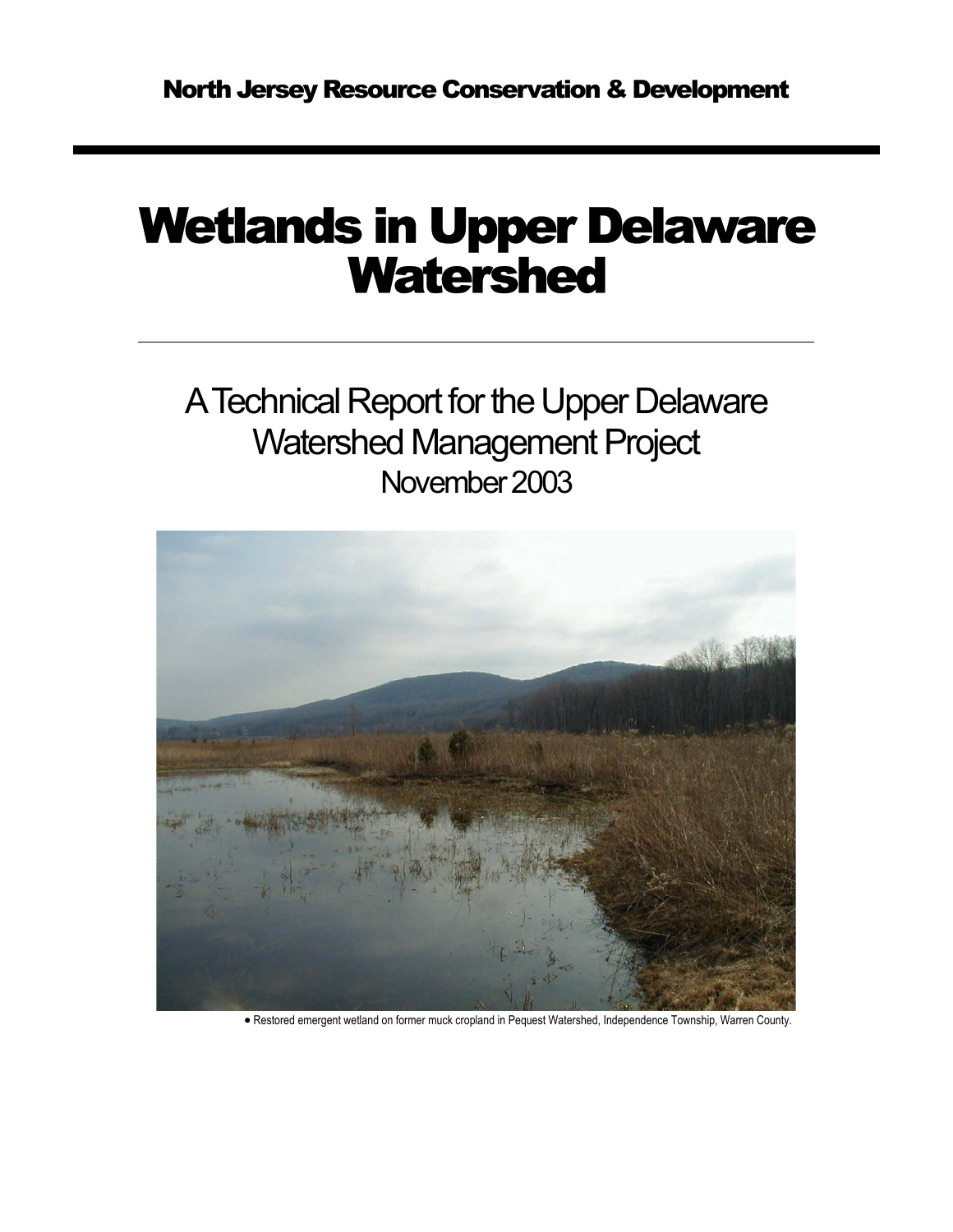

1100 Black River Road Far Hills, NJ 07931

(908)441-9191 (908) 439-2518

www.northjerseyrcd.org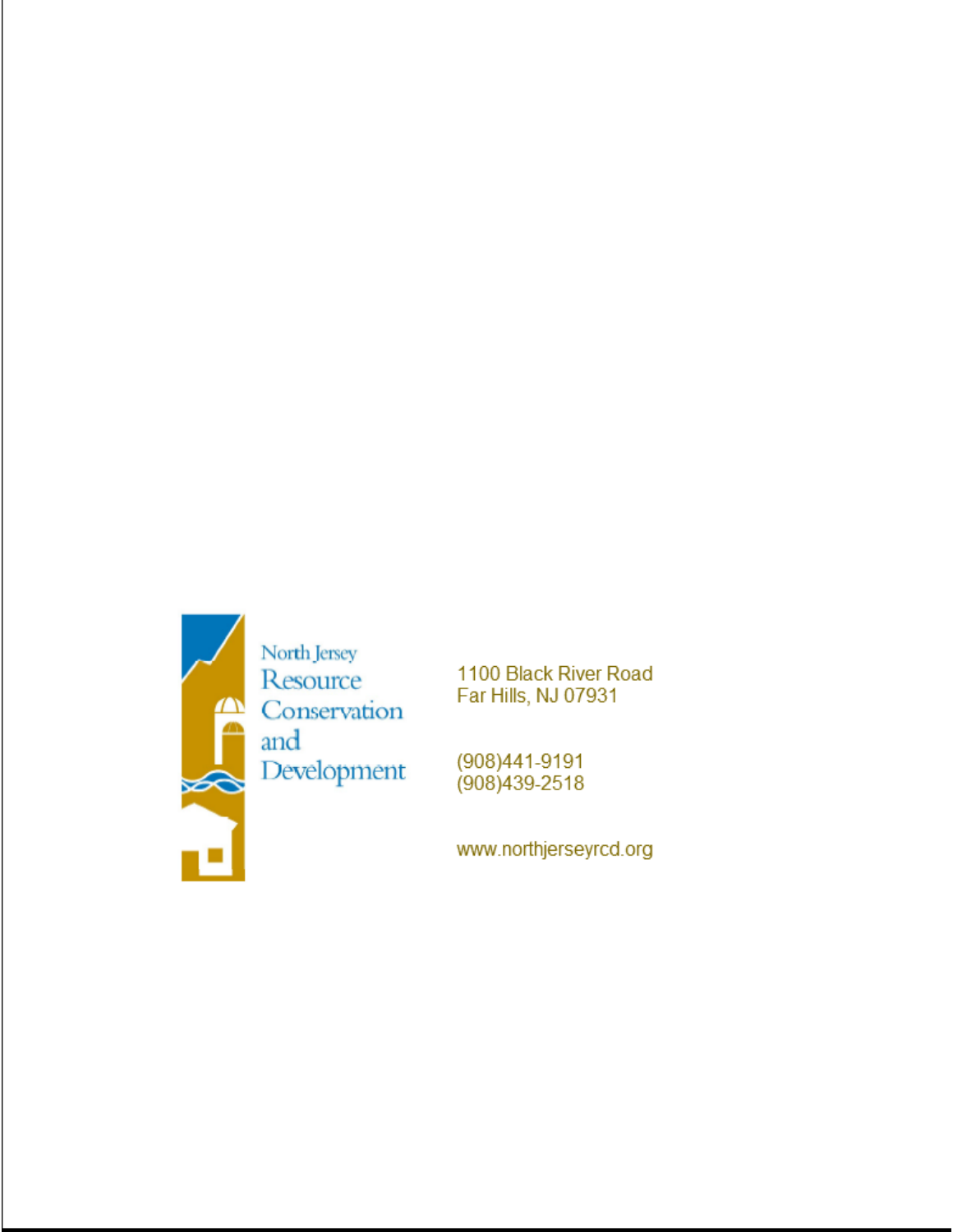# **Table of Contents**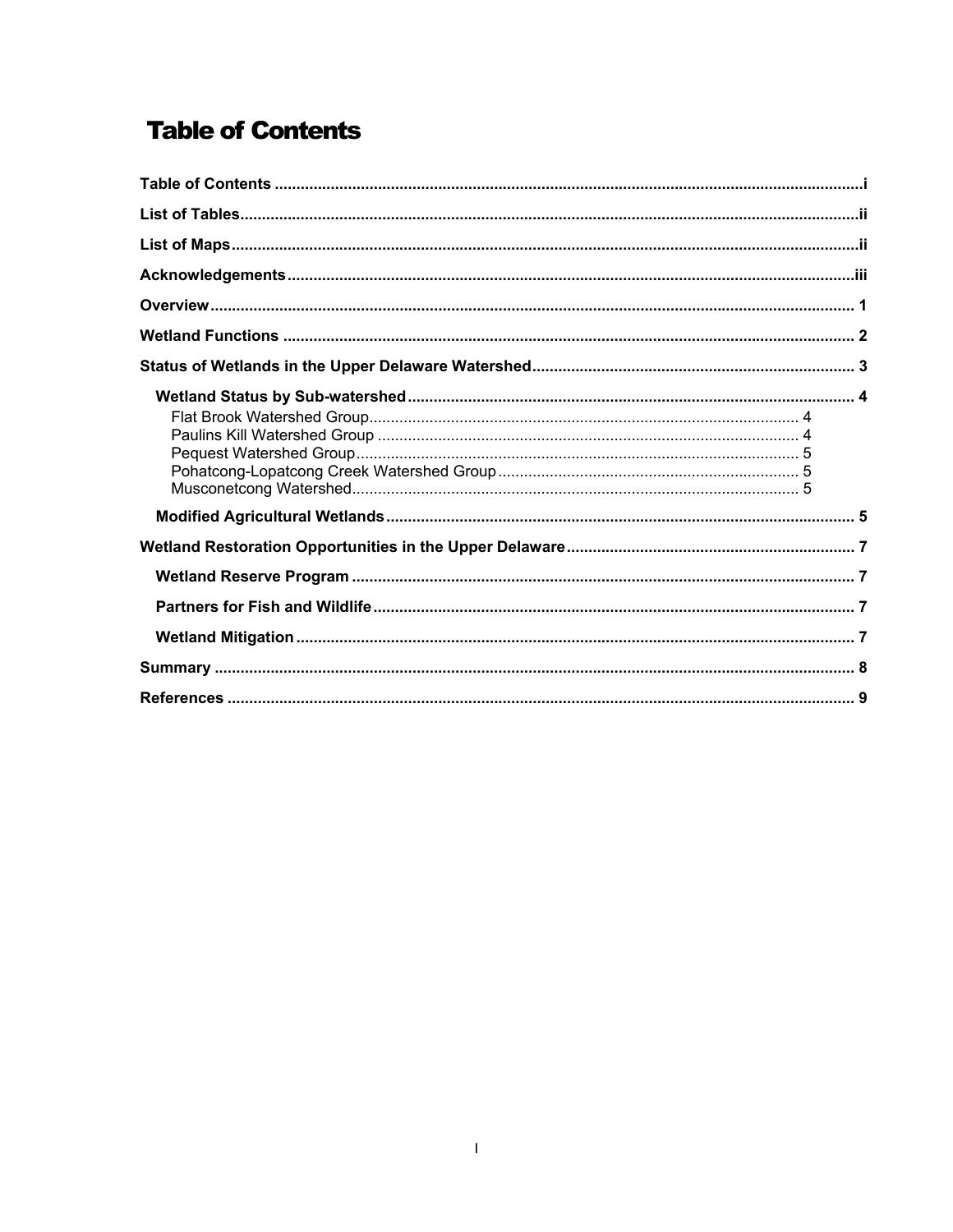# List of Tables

| Table 1. Wetland categories, acreage and changes in the Upper Delaware Watershed 3             |  |
|------------------------------------------------------------------------------------------------|--|
| Table 2. Modified agricultural wetlands in five sub-watershed groups and changes between 1986- |  |
|                                                                                                |  |

# List of Maps

|  | Map 1: 1995/97 Wetland Classification Flat Brook Watershed Group                |
|--|---------------------------------------------------------------------------------|
|  | Map 2: 1995/97 Wetland Classification Paulins Kill Watershed Group              |
|  | Map 3: 1995/97 Wetland Classification Pequest Watershed Group                   |
|  | Map 4: 1995/97 Wetland Classification Pohatcong-Lopatcong Creek Watershed Group |
|  | Map 5: 1995/97 Wetland Classification Musconetcong Watershed                    |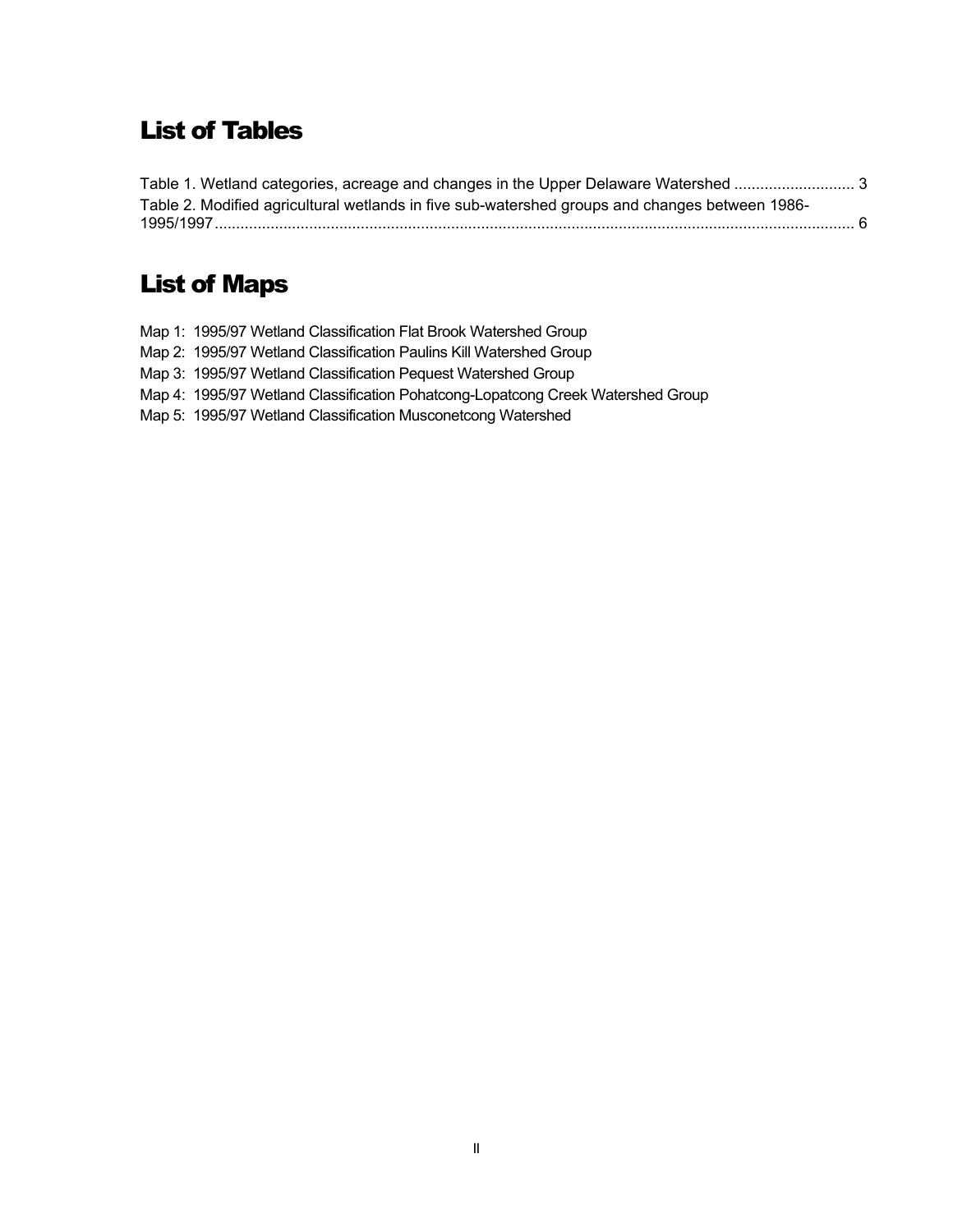# Acknowledgements

| Project Manager:            | Donna Drewes, USDA-Natural Resources Conservation Service (NRCS)<br>North Jersey Resource Conservation and Development (RC&D)<br>Clinton, NJ |
|-----------------------------|----------------------------------------------------------------------------------------------------------------------------------------------|
| <b>Project Coordinator:</b> | Christine Hall, USDA-NRCS North Jersey RC&D                                                                                                  |
| <b>Principal Authors:</b>   | Tim Dunne, Resource Conservationist<br>USDA Natural Resources Conservation Service<br>Clinton, New Jersey                                    |
|                             | Sean McGinnis and Bob Blaisdell Geographic Information System Specialists<br>North Jersey RC&D Council                                       |

The North Jersey Resource Conservation and Development Council is a six-county regional nonprofit supported by the Soil Conservation Districts and county governments from Hunterdon, Somerset, Sussex, Morris, Warren, and Union Counties. Though organized by local communities, RC&D Councils nationwide receive technical and administrative support from the United States Department of Agriculture – Natural Resources Conservation Service through the Resource Conservation and Development Program.

This report was developed from a wide range of the best available data resources. Much of this data was obtained from geographic information systems (GIS) digital information from the New Jersey Department of Environmental Protection, as well as other state and federal agencies. Secondary data presentation has not been verified by the initial source.

We would like to acknowledge the Upper Delaware Project Team for their assistance in the creation of this report. The Project Team consists of members from the following agencies or groups:

New Jersey Department of Environmental Protection (NJDEP) United States Department of Agriculture, Natural Resources Conservation Service (NRCS) United States Department of the Interior, Geological Survey (USGS) New Jersey Conservation Foundation

November 2003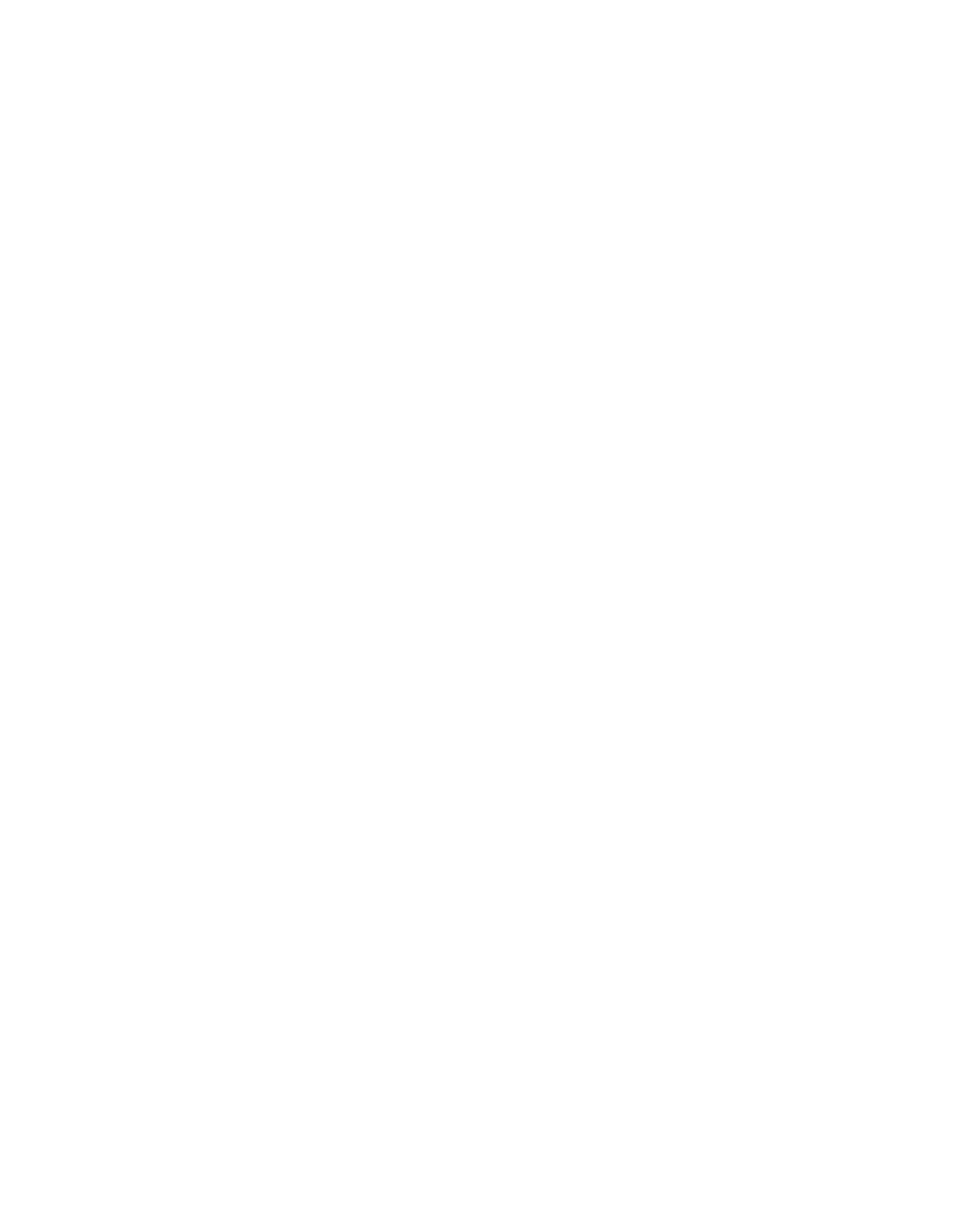# Wetlands in the Upper Delaware **Watershed**

### **Overview**

"Wetland" describes an assortment of areas on the landscape that have unique soils, plants, hydrology and wildlife. Wetlands generally occur between uplands and deepwater areas and occur in many forms from forested "swamps" to emergent "marshes". Wetlands often include some characteristics of uplands and some characteristics of aquatic areas. Bogs, fens, vernal pools, rivers, lakes and ponds are all considered types of wetlands. Some sites with soils saturated for as little as 2-3 weeks a year are considered wetlands by regulatory agencies as well as wetland scientists. Some wetlands have water year round while other wetlands dry out seasonally. Wetlands are among the most biologically productive ecosystems on earth and they often display great species diversity and richness. Wetlands provide many ecological functions that are valuable to society and therefore have been protected by federal and state statutes for many years. A wetland is defined by the NJ Freshwater Wetlands Protection Act (2001) as "an area that is inundated or saturated by surface or groundwater at a frequency and duration sufficient to support, and under normal circumstances does support, a prevalence of vegetation typically adapted for life in saturated soil conditions….".

Wetlands currently comprise about 10% of the entire Upper Delaware Watershed or about 75 square miles. Historically, the wetlands of the watershed have been viewed as waste lands, best suited to conversion to other uses such as agriculture, residential housing or commercial sites. Statewide, New Jersey has lost about 39% of its original wetlands to agriculture and development. Sussex, Warren, Morris and Hunterdon Counties are thought to have much higher wetland losses than the statewide average. Up to 71% of the original wetlands in Hunterdon County, 57% in Sussex County, 46% in Warren County and 29% in Morris County have been converted (Tiner, 1985). While historically agricultural conversions accounted for most wetland losses, recent wetland losses in the Northeast US are overwhelmingly due to development. USDA reports that development accounted for over 38% of the total wetland loss and agriculture accounted for only about 5% of the total wetland losses between 1992 and 1997. (USDA NRCS 2000).

A recent study by the US Fish & Wildlife Service reported that nationally, wetlands losses are slowing dramatically. The loss of wetlands in the United States from 1986 to 1997 declined by 80% from losses in the previous ten-year period. In the 1990's an average of 58,500 acres of wetlands were lost annually in the United States while losses in the 1980's were 290,000 acres annually (National Wildlife 2001).

Many wetlands in the Upper Delaware Watershed that were never drained or filled were however degraded by human disturbance. These areas are still considered wetlands but their ecological functions are greatly reduced when compared to undisturbed wetlands. Degradation can happen in many ways. Polluted water entering a wetland can reduce plant species health and vigor and thereby reduce wetland plant functions such as supplying wildlife habitat, reducing soil erosion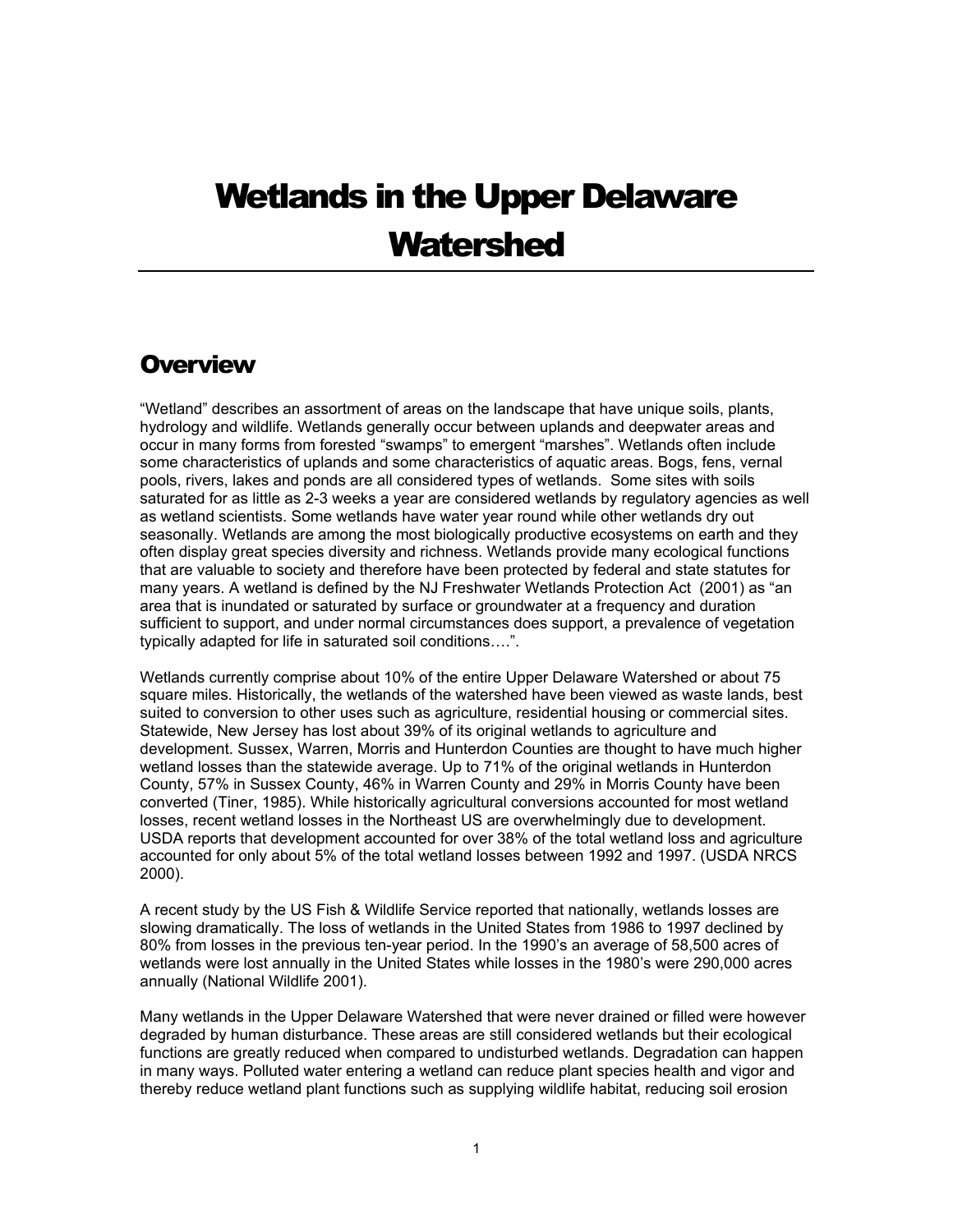and increasing nutrient uptake. Other degradations include hydrologic modifications, fill of soil or other material and reduced diversity due to invasive exotic vegetation.

The Upper Delaware Watershed still includes many unique and ecologically valuable wetlands. Many of the watershed's 75 Natural Heritage Priority Sites, identified by the NJ DEP Office of Natural Lands Management, include unique wetland communities (NJ DEP, Office of Natural Lands Management 2001). Over 135 calcareous sinkhole ponds were identified in the Appalachian Valley and Ridge physiographic province (much of which falls in the Upper Delaware Watershed) in a recent report prepared for the US Environmental Protection Agency (Walz, *et al*. 2001). These unique wetland communities support a large number of rare plant species and provide significant habitat for rare invertebrates and amphibians.

# Wetland Functions

Wetlands provide many different ecological functions, depending upon where wetlands are located, the type of wetland, the particular season and other factors. During heavy rainfall events, wetlands can store floodwaters for safe, slow release after the storm event ends. Wetlands can trap nutrients and sediment carried by stormwater. Some nutrients are taken up by vegetation in wetlands and some nutrients are processed into different forms in wetlands. Wetlands can help recharge groundwater if situated on permeable soils. Wetlands provide important food, water, cover, nesting sites and space for local native fish and wildlife species. Many wetlands harbor rare species of plants and animals that are found only in association with these unique areas.

Many wetlands have been acquired by federal, state and local governments and are used for environmental education and recreation. More than half of all adults in the United States hunt, fish, bird-watch or photograph wildlife. These activities, which rely on healthy wetlands to a large degree, provided an estimated \$60 billion to the nation's economy in 1991 (USDA 1995). Wetlands provide habitat for about one-half of all the fish, one-third of all the birds and one-fourth of all the plants on the federal threatened or endangered species list.

Wetlands yield commercial fish as well. They are often spawning and nursery areas for commercial finfish and shellfish species. The United States fish processing and sales industry generates about \$27 billion annually and employs hundreds of thousands of people. It is estimated that 71% of this value is derived from fish species that depend upon wetlands during their life cycle (USDA 1995).

The pollution abatement function of wetlands helps keep sediment, nutrients and other materials from entering streams, lakes and reservoirs used for drinking water. The presence of healthy wetlands in a watershed with streams used for drinking water can save millions of dollars in water treatment facilities. Similarly, wetlands stormwater storage functions help to reduce flooding and erosion; protect crops in agricultural areas; as well as protect roads, buildings and human health in developed areas.

For many years wetlands in the Upper Delaware Watershed have received protection from several important laws. At the federal level, the Clean Water Act of 1977, Section 404, required permits for many wetland disturbances from the US Army Corps of Engineers until 1987. With passage of the New Jersey Freshwater Wetlands Act of 1987, the NJ Department of Environmental Protection assumed freshwater wetland regulatory authority. Some forestry and agricultural activities are exempt from these regulations. Certain activities are regulated by "Statewide General Permits" that are more easily obtained than "Individual Permits". The general permits are for activities that have little supposed impact on wetlands individually and when impacts are examined cumulatively over the state.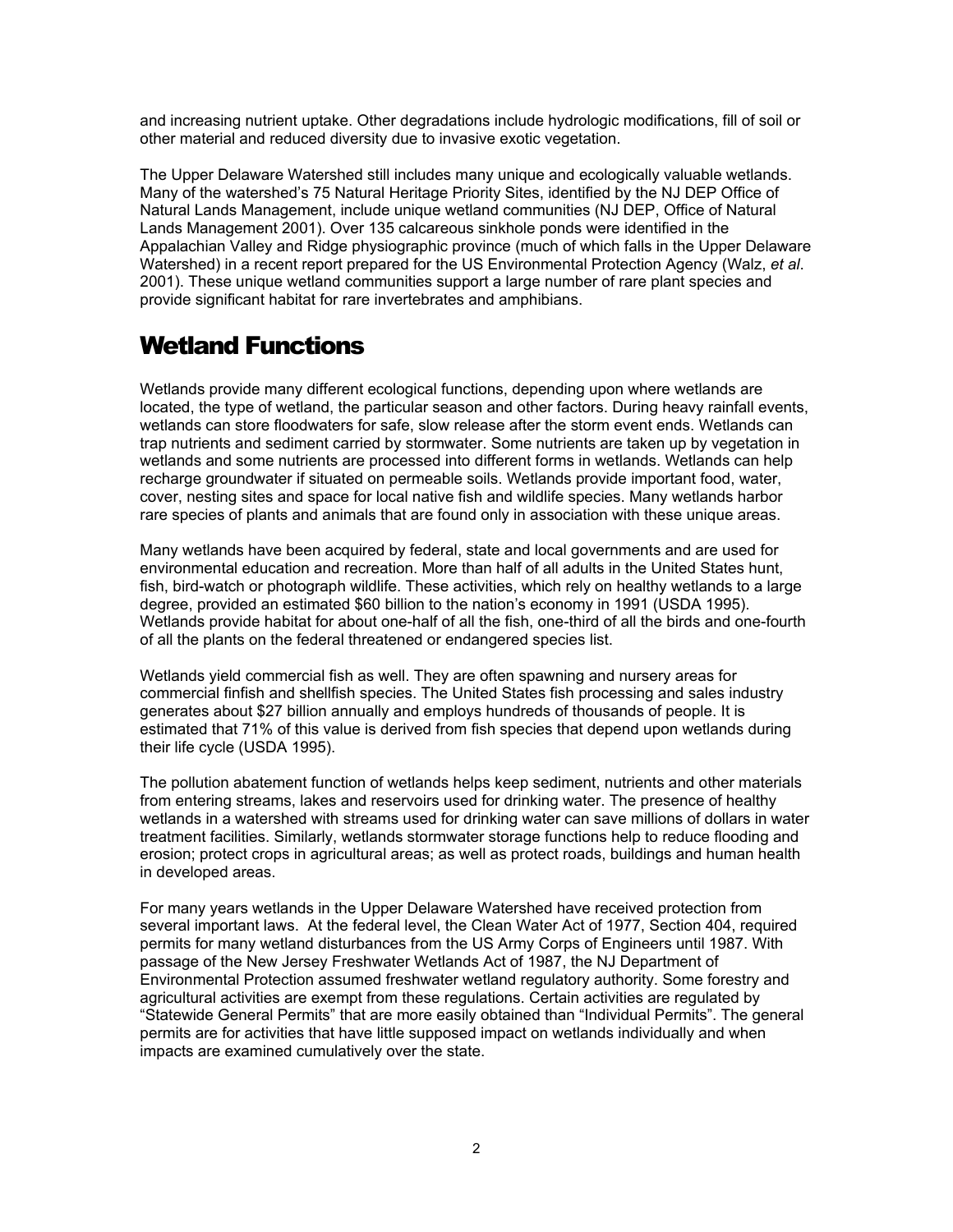# Status of Wetlands in the Upper Delaware Watershed

According to the NJ Department of Environmental Protection (DEP) 1995/97 land use/land cover dataset, the Upper Delaware Watershed includes over 49,000 acres of freshwater wetlands (Table 1). This represents just over 10% of the 746 square miles of the Upper Delaware Watershed. The 1986 data for the watershed is also presented below. For this report, wetland types are grouped into the four categories below:

| <b>Wetland Category</b>     | <b>1995/97 Acres</b> | <b>1986 Acres</b> | <b>Change in Wetland Area</b><br>1986 to 1995/97 (acres) |
|-----------------------------|----------------------|-------------------|----------------------------------------------------------|
| <b>Forested Wetlands</b>    | 27.942               | 28,472            | $-530$                                                   |
| Scrub/Shrub Wetlands        | 6,332                | 6,103             | $+229$                                                   |
| <b>Emergent Wetlands</b>    | 6,982                | 7.301             | $-319$                                                   |
| Modified/Disturbed Wetlands | 7.946                | 7.559             | +387                                                     |
| Total                       | 49,202               | 49,435            | $-233$                                                   |

#### **Table 1. Wetland categories, acreage and changes in the Upper Delaware Watershed**

Cowardin, et al (1979) provide the following definitions for wetland types.

**Forested Wetlands** are characterized by woody vegetation that is 20 feet tall or taller and usually posses an overstory of trees, an understory of young trees or shrubs and a herbaceous layer.

**Scrub/Shrub Wetlands** are dominated by woody vegetation less than 20 feet tall and include true shrubs, young trees and trees and shrubs that are small or stunted due to environmental conditions. Scrub-shrub wetlands may represent a successional stage leading a forested wetland or they may be a relatively stable community.

**Emergent Wetlands** are characterized by erect, rooted herbaceous wetland plants, excluding mosses and lichens. These wetlands are usually dominated by perennial plants.

**Modified/Disturbed Wetlands** - For this report we have grouped the five NJ DEP categories of agricultural wetlands (modified), disturbed wetlands (modified), managed wetland-built up maintained recreation area, managed wetland-maintained lawn greenspace and wetland rights-of-way (modified) into a category we called Modified/Disturbed Wetlands.

Forested wetlands account for over  $\frac{1}{2}$  of the wetlands in the Upper Delaware Watershed and these wetlands play a critical ecological role in the watershed. Much of this wetland is located adjacent to streams and rivers. Forested wetlands adjacent to streams provide a filter for surface and subsurface waters and can remove and process nutrients, sediment and other pollutants from surface runoff and subsurface waters. These same forests provide shade to streams and protect cold and cool water fisheries and all other stream life adapted to forested conditions that have been present for most of the last 10,000 years in the Upper Delaware Watershed. The trees from the forests provide major energy inputs such as leaves and woody debris that provide food and cover for stream macroinvertebrates at the bottom of the stream food webs. Much of the forested wetland is important wildlife habitat for rare species such as the barred owl, long-tailed salamander, wood turtle and bobcat. The NJDEP data indicates that 2% (or 530 acres) of the Upper Delaware Watershed's forested wetlands were lost between 1986 and 1997. When considering the important ecological function of forested wetlands, this rate is quite alarming. If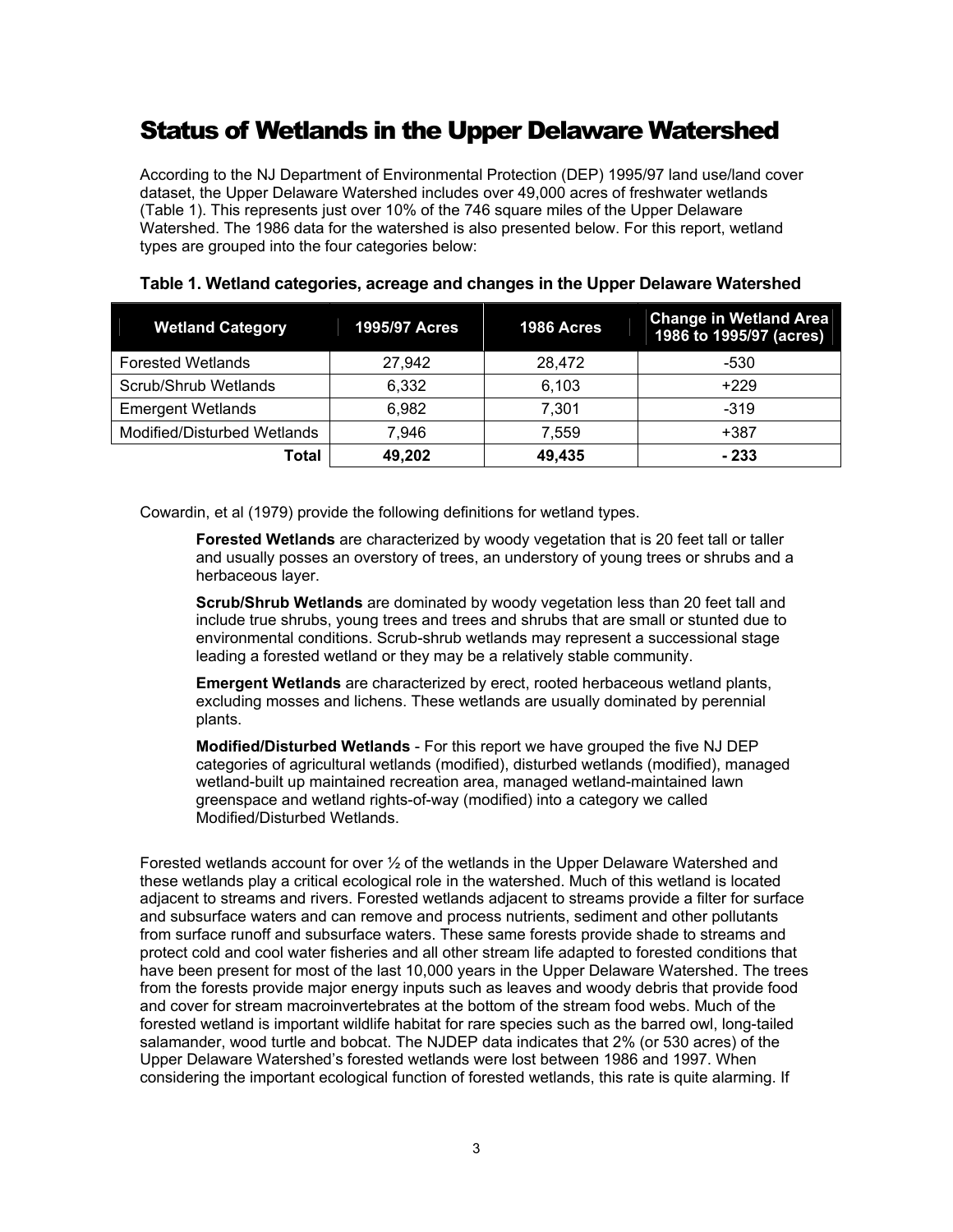these trends continue, in just 50 years almost 10% of the regions forested wetlands could be gone.

Emergent and scrub/shrub wetlands only constitute 14% and 13% of the Upper Delaware Watershed's wetlands respectively, however these wetlands also have critical ecological functions. Many of these wetland acres are located in large, contiguous wetland tracts that provide valuable water quality functions and rare plant and animal habitat. The NJDEP data show a 4% loss of emergent wetlands and a 4% gain in scrub/shrub wetlands between 1986 and 1997. The gain of scrub/shrub wetlands is probably due to natural succession of emergent wetlands or due to farmed areas that have been abandoned and have reverted to wetlands over the period.

The data indicates an increase in modified/disturbed wetlands of about 5% between 1986 and 1997. Although these areas have hydric soils, these wetlands probably provide fewer ecological functions than all other wetland categories discussed. If this increase is removed from the data, the total wetland acreage actually decreased by about 1%. Some of the changes in wetland acreage over the period may have also been due to "corrections" of the 1986 data reported by DEP in the 1995/97 dataset. In addition, the datasets are not directly comparable due to changes in some wetland categories and codes between the 1986 and 1995/97 datasets.

#### **Wetland Status by Sub-watershed**

Wetland maps of the five major sub-watershed groups in the Upper Delaware Watershed are presented in Maps 1-5. The five sub-watersheds have some very different wetland characteristics.

#### *Flat Brook Watershed Group*

The **Flat Brook** sub-watershed group has 6,785 acres of wetlands (Map 1). Fifty-eight percent of these wetlands are forested wetlands, 22% are emergent wetlands and 16% are scrub/shrub wetlands. Much of the forested wetland areas are found along the streams in this sub-watershed group, including the Big Flat Brook, Little Flat Brook and many of the smaller tributaries to these two streams. Much of the emergent and scrub/shrub wetlands is also found in association with the major streams in the Delaware Water Gap National Recreation Area and several state Wildlife Management Areas. Only 4% of this sub-watershed group's wetlands are modified/disturbed wetlands.

#### *Paulins Kill Watershed Group*

The **Paulins Kill** sub-watershed group has 15,330 acres of wetlands (Map 2). The wetland makeup is similar to the Flat Brook sub-watershed group. Fifty-six percent of this sub-watershed's wetlands are forested wetlands, 16% are emergent wetlands and 13% are scrub/shrub wetlands. Again, forested wetlands are associated with the streams in this sub-watershed group. A large concentration of forested, scrub/shrub and emergent wetlands is found east of the town of Newton and east of Lafayette. This area includes a large area of organic soils. Some of this area has been drained and farmed and are included in modified/disturbed wetlands. Other areas have had the muck mined and are now considered open water wetlands. Fifteen percent of the Paulins Kill sub-watershed group's wetlands are in the modified or disturbed category, a high percentage compared with the Flat Brook watershed.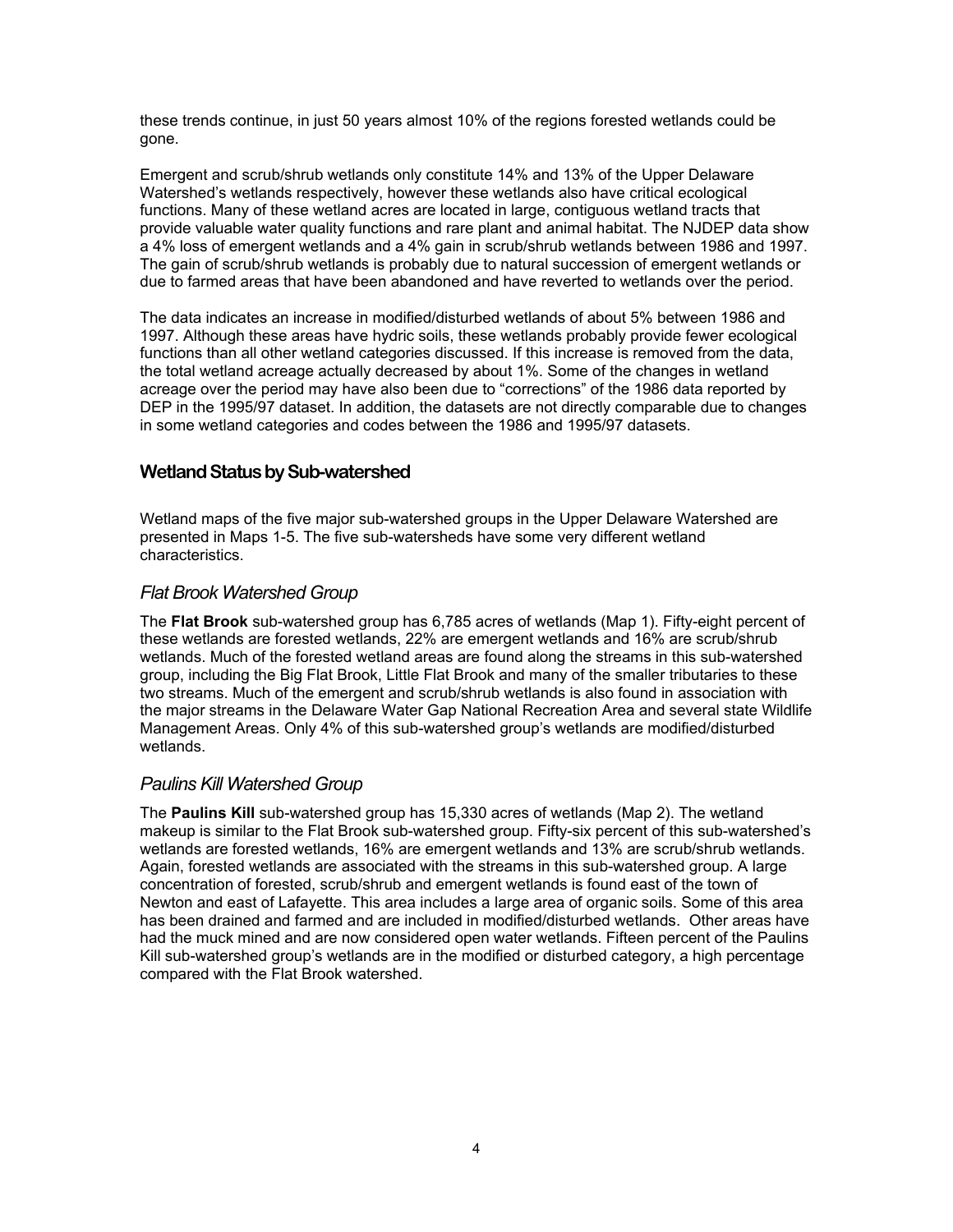#### *Pequest Watershed Group*

The **Pequest** sub-watershed group (Map 3) has 16,107acres of wetlands and again a large percentage (50%) of its wetland are in the forested wetlands category. However, in this subwatershed group the second largest category is the modified/disturbed wetlands totaling 3,931 acres or 24% of the watershed's wetlands. This area is almost entirely in two organic soil areas with a long history of agricultural drainage – Alphano and Great Meadows. Adjacent to these two large areas of modified/disturbed wetlands are emergent, scrub/shrub and forested wetlands. Much of these wetland areas were also drained at one time, but are reverting back to wetlands after being abandoned by agriculture. Some of large forested wetlands were always too low for agricultural drainage to be effective and have remained woodlands, although probably timbered during the late 19<sup>th</sup> Century. Other large wetland areas in this sub-watershed group include the Cat Swamp area near Oxford and the Whittingham Wildlife Management Area in Green Township.

#### *Pohatcong-Lopatcong Creek Watershed Group*

The **Pohatcong-Lopatcong** sub-watershed group (Map 4) has only 3,500 acres of wetlands - the fewest wetland acres of any of the five sub-watershed groups in the Upper Delaware Watershed. Again, most of the wetlands are forested (63%). These wetlands are mainly along the Pohatcong Creek, especially in the upper reaches between Washington and Hackettstown and along the five smaller streams originating in the Scotts Mountain area of Harmony Township. The downstream areas of the Pohatcong Creek and the Lopatcong Creek have been extensively cleared of woody vegetation and modified for agriculture and development. Nineteen percent of this watershed's wetlands are in the modified/disturbed categories and much is located in the downstream reaches near Phillipsburg. Only 6% of the Pohatcong/Lopatcong wetlands are emergent wetlands and 12% are scrub/shrub wetlands.

#### *Musconetcong Watershed*

The **Musconetcong** watershed (Map 5) has 7,482 acres of wetlands and the breakdown of the wetland types is very similar to the Pohatcong/Lopatcong watershed wetlands. Sixty-eight percent of the wetlands are forested wetlands, 7% are emergent wetlands and 14% are scrub/shrub wetlands. Much of the downstream area of the Musconetcong watershed was extensively farmed and cleared of much of the original woody vegetation. Seven percent of this sub-watershed's wetlands are in the modified/disturbed category and are located in the downstream areas.

#### **Modified Agricultural Wetlands**

The NJ DEP freshwater wetlands mapping effort in the mid to late 1980's included a category of wetland called "modified agricultural land". This category consisted of drained hydric soils that, at the time of the mapping, were in active agricultural uses such as cropland, hayland or pastureland. Due to agricultural activities, this land usually had lost the native wetland vegetation and the original wetland hydrology. In 1986, the NJ DEP freshwater wetlands dataset included about 6,300 acres of modified agricultural land in the Upper Delaware Watershed. There is some concern that this land is being converted to other uses such as commercial and residential development, illegally because the sites do not possess wetland vegetation and wetland hydrology although they still have hydric soils. Table 2 summarizes the amount of modified agricultural land present in 1986, the change in the 1995/97 NJ DEP dataset and the categories that the modified agricultural land was coded under in 1995/97 dataset.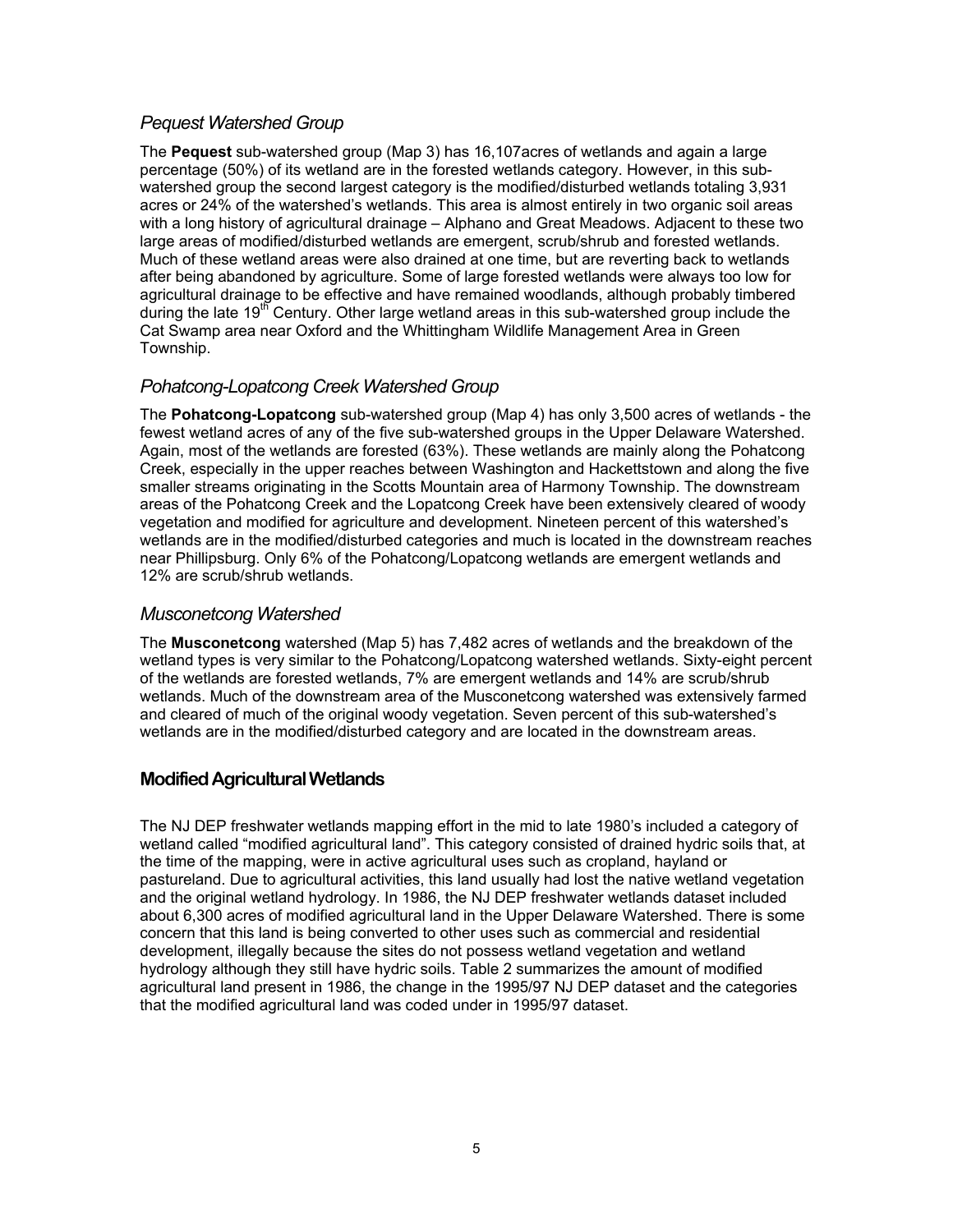**Table 2. Modified agricultural (ModAg) wetlands in five sub-watershed groups and changes between 1986 and 1995/1997** 

| <b>Sub-watershed</b><br>Group | <b>Acres in</b><br>the ModAg<br>category<br>1986 | <b>Acres</b><br>changed<br>from ModAg<br>1995/97 | Former ag,<br>becoming<br>shrubby, not<br>built up | <b>Managed</b><br>wetland,<br>lawn or rec.<br>area | <b>Rural</b><br>residential |
|-------------------------------|--------------------------------------------------|--------------------------------------------------|----------------------------------------------------|----------------------------------------------------|-----------------------------|
| <b>Flat Brook</b>             | 179                                              |                                                  |                                                    |                                                    |                             |
| Paulins Kill                  | 1579                                             | 199                                              | 168                                                |                                                    |                             |
| Pequest                       | 3510                                             | 118                                              | 93                                                 | 6                                                  |                             |
| Pohatcong-Lopatcong           | 525                                              | 81                                               | 60                                                 |                                                    |                             |
| Musconetcong                  | 522                                              | 57                                               | 41                                                 |                                                    | 9                           |
| Total                         | 6315                                             | 459                                              | 366                                                | 17                                                 | 24                          |

Between 1986 and 1995/97 there were 459 acres of modified agricultural land in the Upper Delaware Watershed converted to other wetland categories. Eighty percent (366 acres) are now in the category "former agricultural wetland – becoming shrubby, not built-up". Most of this land has been abandoned from agricultural use and is reverting to natural wetland vegetation and presumably some wetland hydrology is returning. Normally, these fields are abandoned when they are no longer productive because excess surface or subsurface water has interrupted agricultural operations. Another 10% has become "managed wetland in lawn or recreational areas" and "rural residential", indicating a loss of most wetland functions. These areas, if converted without a DEP permit, were converted illegally. The remaining10% is now in a number of other categories such as: industrial, artificial lakes, disturbed wetlands, commercial/services, transportation/communication/utilities, orchards/vineyards/nurseries and other agriculture. Again, these areas were probably converted illegally.

In the spring of 2002 some limited field investigation was conducted by the Natural Resources Conservation Service (NRCS) personnel to field check some of the 1995/97 modified agricultural wetlands. Most of the sites observed were still in agricultural production and used as cropland, hayland or pastureland. Several fields had been abandoned and were beginning to grow up in woody wetland vegetation. These areas would now fit the "former agricultural wetland – becoming shrubby, not built-up" category that described most changes between 1986 and 1995/97. No other wetland changes were observed during the NRCS field investigation.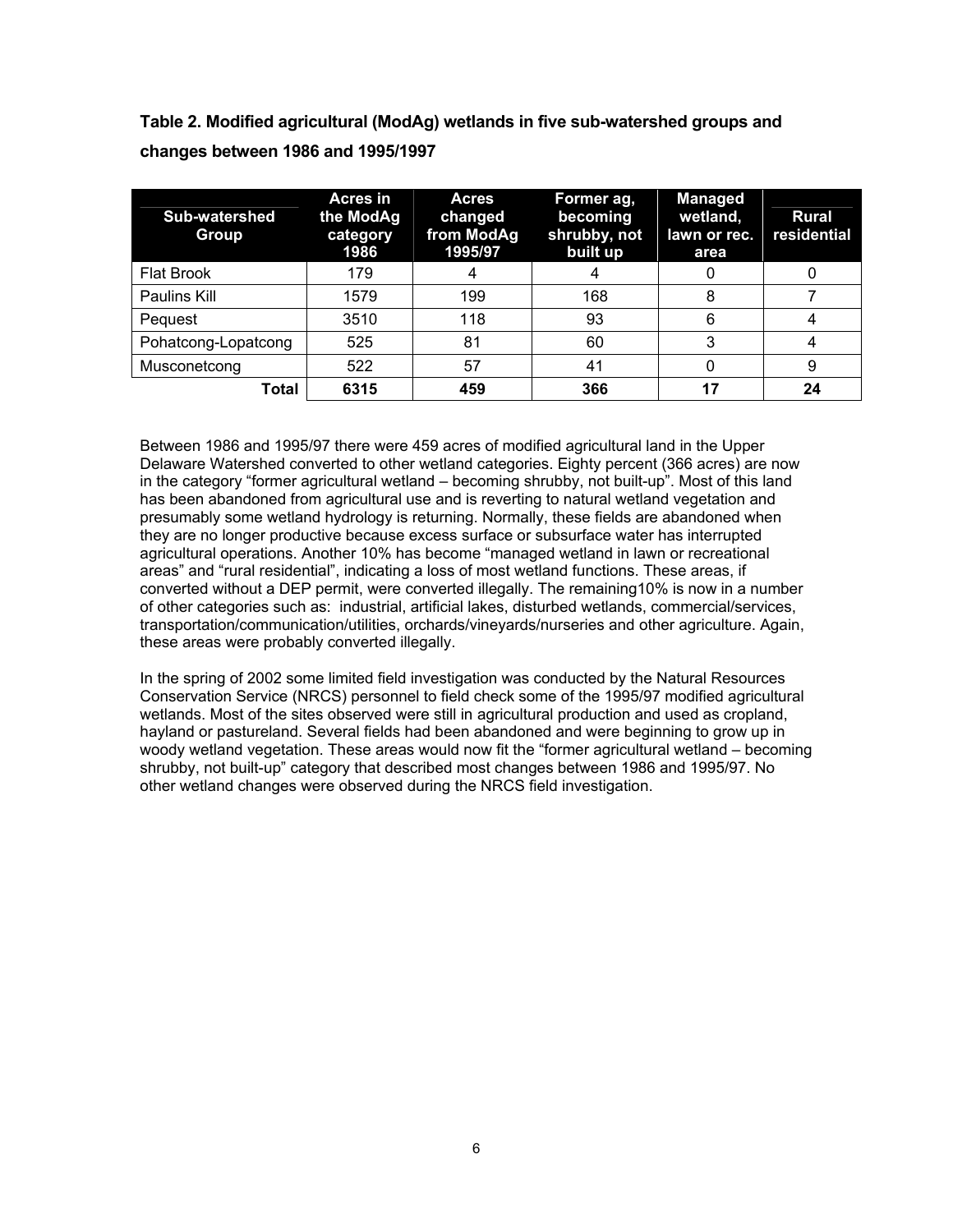# Wetland Restoration Opportunities in the Upper Delaware

Restoring wetland areas that are degraded, drained, filled or otherwise lost is one way to reduce the net loss of wetlands that is occurring in the Upper Delaware Watershed, throughout New Jersey and the United States as well. With assistance from federal agencies that have active wetland restoration programs in New Jersey some wetland acreage in the Upper Delaware Watershed has recently been restored.

#### **Wetland Reserve Program**

The USDA Natural Resources Conservation Service's (NRCS) Wetland Reserve Program (WRP) is a voluntary program that provides technical and financial assistance to eligible landowners to restore, enhance, and protect wetlands. Landowners have the option of enrolling eligible lands through permanent easements, 30-year easements, or restoration cost-share agreements. The program is offered on a continuous sign-up basis and is available nationwide. This program offers landowners an opportunity to establish, at minimal cost, long-term conservation and wildlife habitat enhancement practices and protection. Land must be former farmland that is restorable and must be suitable for wildlife benefits.

While the primary target of WRP is private land, state and local governmental lands and nongovernmental organization lands are eligible. In the Upper Delaware Watershed only about 80 acres are currently enrolled in WRP and permanent easements protect these restored wetlands. Projects include restoring emergent and forested wetlands on former agricultural lands that were at one time extensively drained. Statewide about 500 acres are enrolled in WRP. Over 1 million acres nationwide have been enrolled in WRP, with large acreage in the Southeast and along the Mississippi River drainage. The program was recently reauthorized by Congress and will be available to landowners for at least the next six years.

#### **Partners for Fish and Wildlife**

In New Jersey, the US Fish & Wildlife Service's Partners for Fish and Wildlife program targets habitat restoration and enhancement to benefit federal trust species of fish and wildlife. Wetland restoration and enhancement is a program focus here in New Jersey. In recent years, projects in the Upper Delaware Watershed have been completed to restore, create or enhance emergent wetlands, scrub/shrub wetlands and forested wetlands that provide habitat for waterfowl, wading birds, amphibians, reptiles and mammals.

#### **Wetland Mitigation**

In December 2002, the Bush Administration affirmed its commitment to the national goal of no net loss of wetlands. The *National Wetlands Mitigation Action Plan* was unveiled and it outlined how the overall functions and values of wetlands will be increased through the combined efforts of numerous governmental programs, partnerships and initiatives. The *Action Plan* listed the following action items that would be developed:

- Clarifying Federal Mitigation Guidance
- Integrating Compensatory Mitigation into a Watershed Context
- Improving Compensatory Mitigation Accountability
- Clarifying Performance Standards
- Improving Data Collection and Availability

The NJ Department of Environmental Protection requires compensatory wetland mitigation for unavoidable impacts to wetlands during permitted construction or development activities.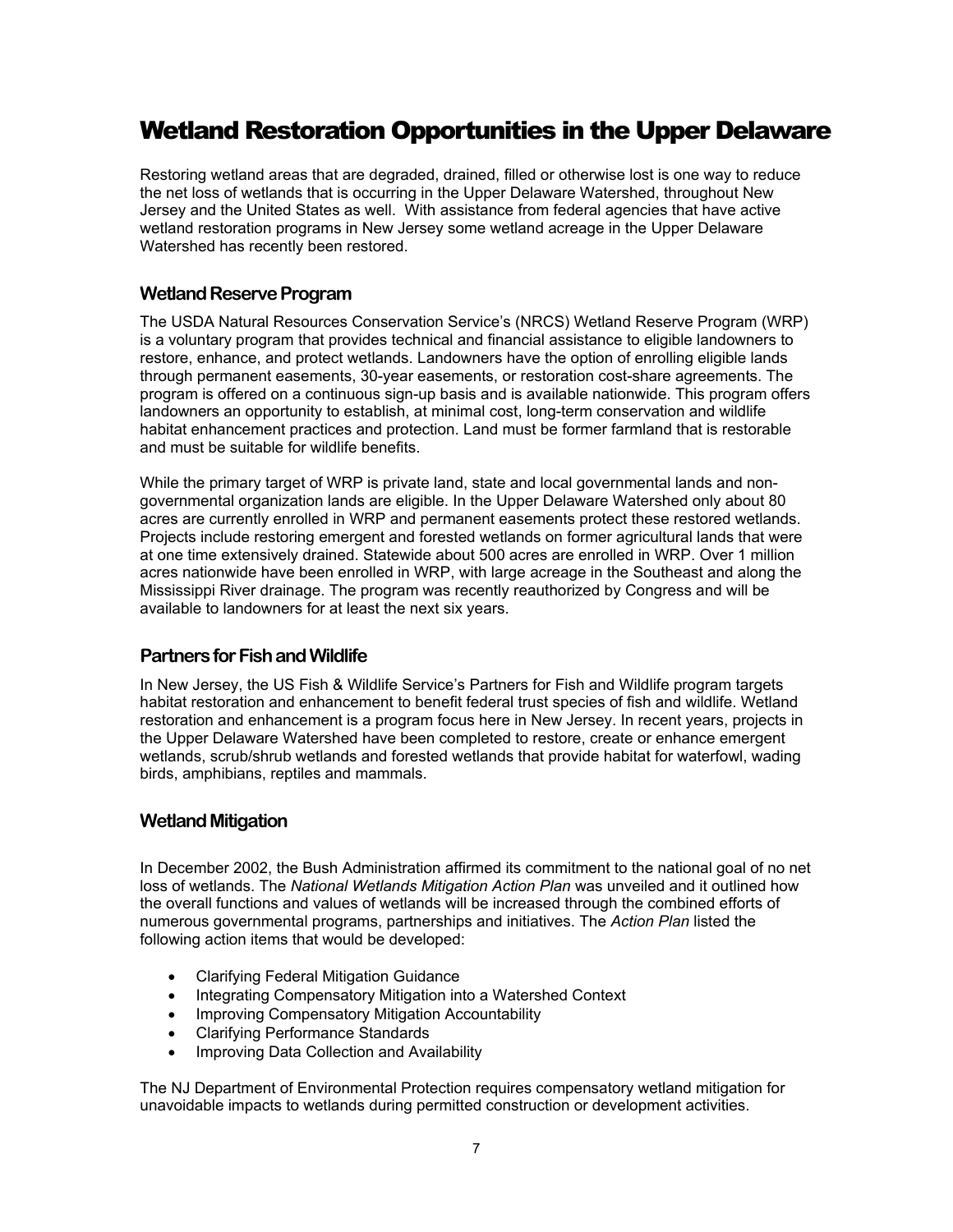Balzano, et al. (2002) conducted a field evaluation on 90 freshwater wetland mitigation sites in New Jersey. The study concluded that although some 'high quality" wetland mitigation sites were observed, wetland functions and wetland quality overall in these sites is falling far short of meeting NJ DEP goals for wetland mitigation. No wetland mitigation sites in the Upper Delaware Watershed were examined during the study. Sites were examined from 17 of NJ's 20 watershed management areas.

Wetland mitigation banks are a form of regional compensatory mitigation, with the goal of providing greater resource protection and benefit to the public. Wetland mitigation banking promotes the restoration of larger wetlands to provide off-site compensation for multiple small mitigation projects, resulting in economies of scale in planning, implementation and management. Consolidation can result in wetlands of greater value because of their size and the commitment to long- term management. Mitigation banking can also result in wetlands of greater ecological value through the restoration of historic wetland diversity and distribution within a watershed by reducing the effects of habitat fragmentation. Several wetland mitigation banks that have been approved by NJ DEP have been constructed and are functioning in New Jersey. No banks are active in the Upper Delaware Watershed area.

### **Summary**

Wetland resources in the Upper Delaware Watershed are important to the environmental health of the region. Wetlands provide important ecological and economical functions to the area including:

- Water Quality Protection
- Nutrient Storage and Cycling
- Stormwater Retention
- Reduction in Flood Flows and Frequencies
- Provide Wildlife Habitat
- Provide Rare Plant and Animal Diversity
- Recreational Opportunities Such as Hunting, Fishing, Hiking, Birding
- Aesthetic Values

Much of the original wetlands of the area have been lost by filling, draining or other disturbance. Gross wetland acreage has changed little between 1986 and 1997, although there were acreage reductions in some important categories of wetlands. The data suggests that forested wetlands declined by almost 2% and emergent wetlands declined by more than 4% between 1986 and 1997. The two datasets are not directly comparable due to some coding changes and changes in wetland categories. From 1986 and 1995/97 datasets and from 2002 field inspections, it appears that most modified agricultural wetlands are remaining in agricultural use or being abandoned and reverting to fully functioning wetlands. Less than 1% of these modified agricultural wetlands have been converted to residential or other developed land use. There are opportunities for wetland restoration in the region but few landowners, including state and federal landowners (up to 25% of the land), are electing to restore wetlands in the Upper Delaware Watershed.